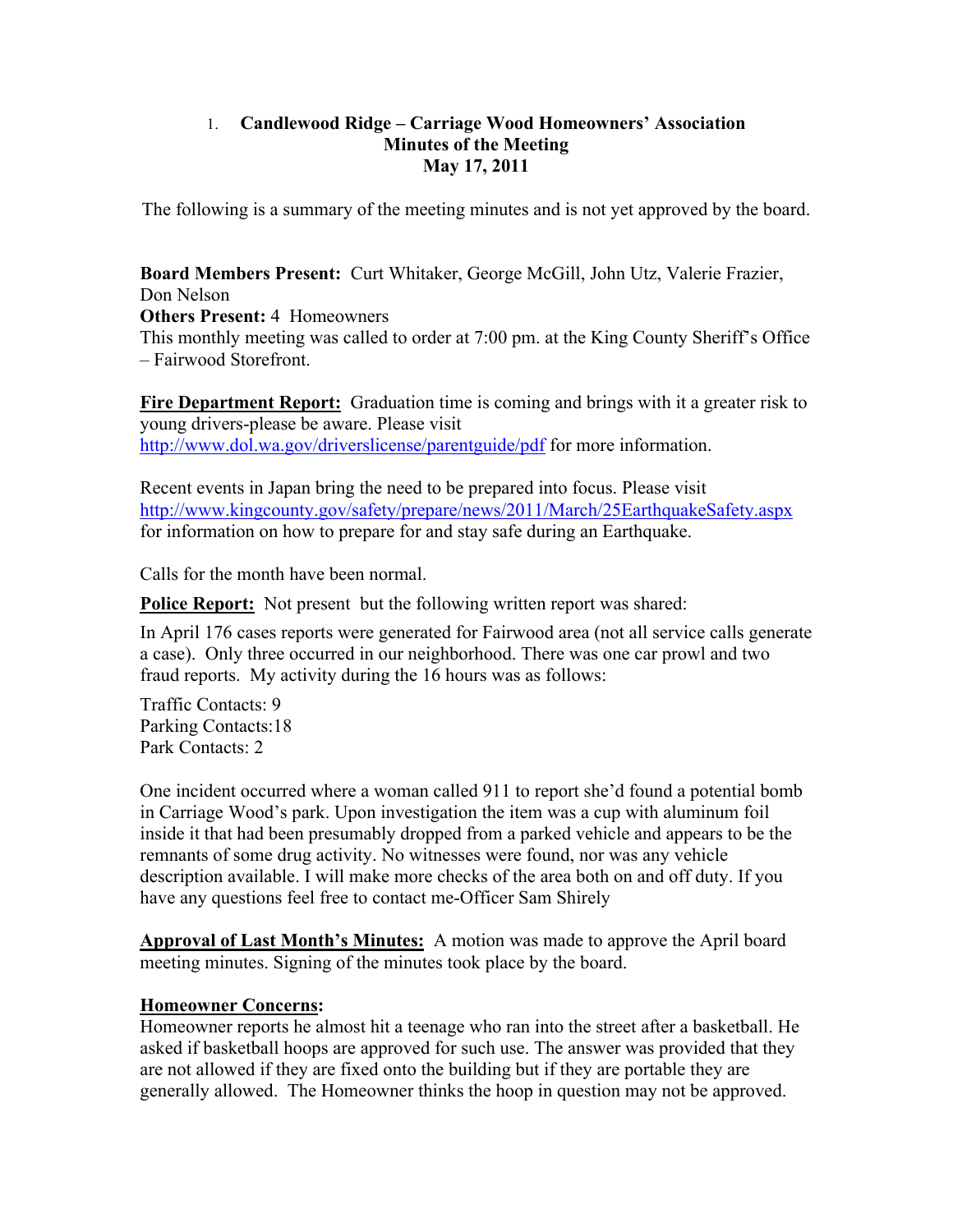He was asked to write up a formal complaint and submit it so the board can review the installation. Reminder to all parents: please remind your children to take care when playing near streets.

A homeowner brought up a complaint regarding the Easter Egg Hunt event-specifically the event was started early and was not well controlled. The board acknowledges the event did not go as planned. The board offers sincere apologies and is working to reassess the event planning process.

#### **Committee Reports: Treasurer's Report:**

The HOA is still receiving payments for this year's dues, so income is up. We have 19 troubled accounts.

1 quarter late - 43 accounts

2 quarters late – 4 accounts

3 quarters late – 1 accounts

4 quarters or more late -19 accounts

We are on budget with all expenses with the exception of legal expenses. Will meet with the legal chairperson to review significant late HO dues and/or fines/

# **ACC Report:**

ACC requests were submitted for the following projects:

- 1 Garage Door
- 1Roof
- 2 Fence Replacements
- 1 Paint
- 1 Patio Extension

One warning letter was sent for a driveway in an unauthorized location. Visited one HO regarding front yard complaints-they are working with the board. 3 New Rentals W/O agreements. The Vice president will follow up with them.

HO Question: How did you find out about these rentals? Answer: These were existing rentals that have new tenants and the HOA needs the new agreements and to deliver a welcome packet.

1. Reminder - Our CC&Rs and Rules and Regulations clearly state that exterior projects such as roofs, painting, fencing, decks, driveways, major landscaping and patios require the submission and approval of an ACC request before commencing the project. The ACC has up to 30 days to respond to an ACC request but tries to respond much sooner than that. It is recommended that if a response to an ACC request has not been received within two weeks, the homeowner should contact the ACC Chairman via email at architecture@crcwhoa.org or by leaving a voice message at 425-738-8611. For emergency type repairs notify the ACC Chairman as indicated above and mention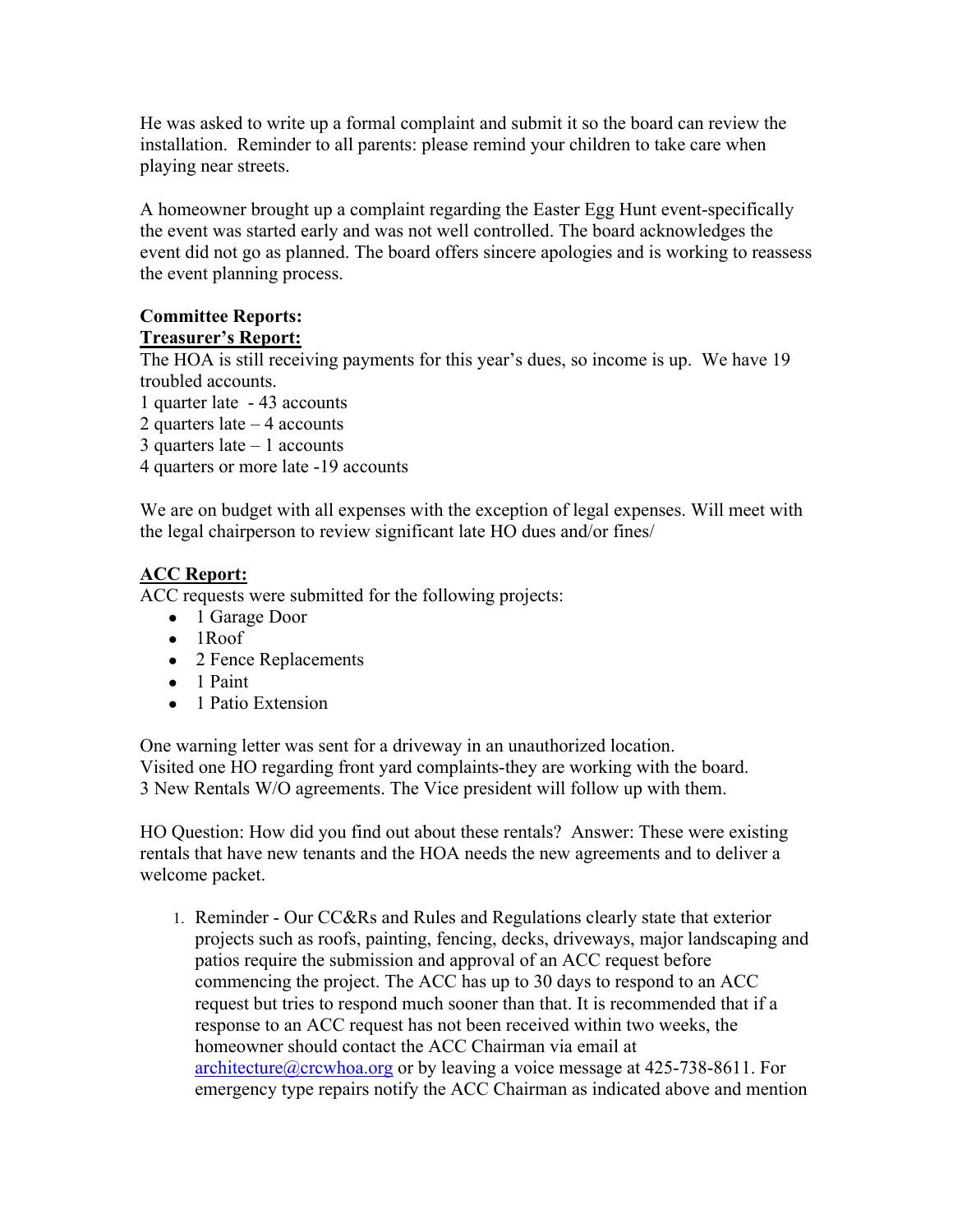that it is an emergency type situation. Please do not contact the ACC chairman via a home phone number.

- 2. A notebook with samples of colors that provide a range of colors that meet HOA guidelines for repainting homes is available and will be provided upon request. Please contact the ACC chairman as indicated above if you would like to see it.
- 3. Please remember we do not accept ACC request forms via email. Please mail them to CR/CW HOA, PO Box 58397, Renton, WA 98058

### **Common Areas Maintenance Report:**

- Several off leash complaints have come in. Please put your dog on a leash when using our parks. Additionally, there have been several barking dog complaints. No excessive barking is allowed from 10pm to 8am.
- Reminder to all Homeowners It is our responsibility (Not King County's) to keep the street drains clear. Please clear the debris and leaves from the drains by your house and at the ends of your street.
- We continue to have branches and trees fall onto the paths at CR Park. Please contact me at commonareas@crcwhoa.org or call 425-738-8611 #80 and leave a message if you notice any trees or branches at either park or any of the Common areas or entrances.
- We have a damaged infant swing in CR Park and another swing in CW Park that need to be replaced – swings are ordered and should be in any day.
- In CW Park I had to replace the cables securing the garbage cans and lids on both garbage cans as they had rusted through. One can needs to be replaced as it is cracked through from top to bottom.
- King County Sheriff Patrols and requests will now be coordinated by the CAM Chair and monthly reports will be submitted before each monthly meeting. Please contact the Board with any areas of concern and we will do our best to accommodate. We have cut back patrol hrs for the next few months to 15 hrs / month so that we can have more hours in Spring and Summer.

• Please keep a watch for suspicious Activity and call 911 **Reminder:** Our parks are private parks which exist for the use and enjoyment of HOA residents, their families and guests. They are not public parks. Our park usage rules apply to everyone. Following are some of the rules that have been established to maximize safety, and minimize liability and maintenance cost:

A. Park Hours: 9:00 am to dusk.

B. No Smoking, alcohol, drugs, loud music, golfing, motorized vehicles or **Fireworks** are allowed.

C. Animals must be leashed and owners are responsible for cleaning up after their animals.

# **Complaints Negotiations Report:**

As of May  $16^{th}$ , 2011:

We have 6 Accounts with ongoing fines (5 with the attorney and 1 is new and has been warned that additional fines will begin on  $5/23/2011$  unless new violations are resolved);

We have 3 violations that we are working on and are at the first letter/second letter stage; We have 1 violation at the  $3<sup>rd</sup>$  and final letter stage.

All other inquiries/complaints were handled during the month.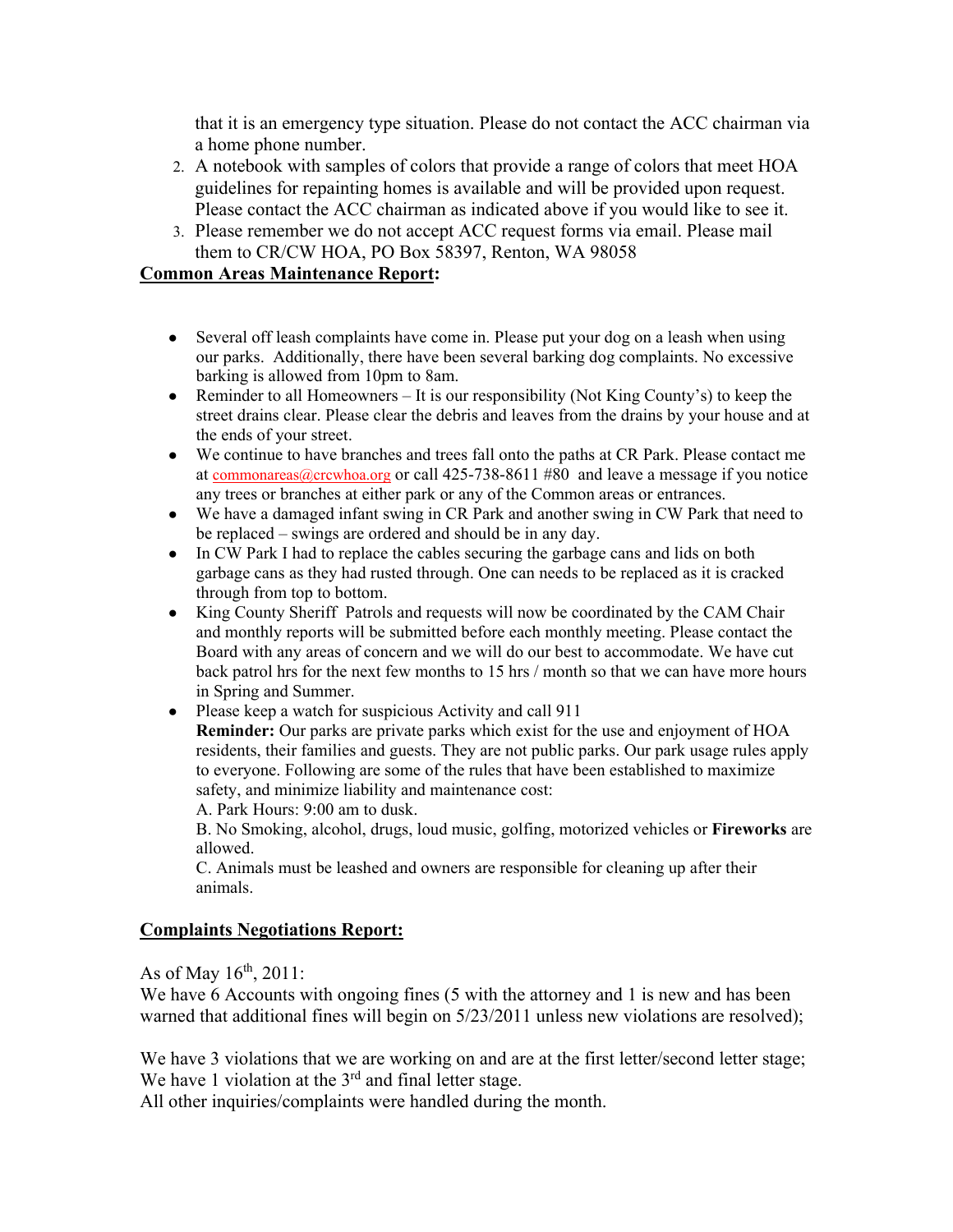### **Capital Improvement Committee:**

Please contact the board if you have any ideas for Capital Improvements.

# **Legal and Insurance Report:**

Distressed properties: mainly dealing with ongoing issues with a few troubled accounts. A house on  $159<sup>th</sup>$  is not occupied and the yard needs attention. Board will have Canber bid the job and bill the property holder. Research will be done on the address for a contact.

#### **Nominating Committee**

November 1<sup>st</sup> at 7pm the Nominating Committee will hold a "Meet and Greet". A post card will be sent, hopefully with the Summer event listed. Motion to approve \$1000 for printing and sending of the postcard. Motion Tabled.

### **Rental Home / Change of Address Committee**

Changes of Address and Rentals

• Reminder – When HOA correspondence needs to be delivered to an address other than the HOA street address, your HOA needs to be notified in writing of the correct address to send the correspondence. This applies to absentee homeowners who are renting or leasing their homes, homes that are vacant, and homeowners who choose to receive their correspondence at a PO Box or alternate address. In addition homeowners who are renting or leasing are required to comply the provisions of the Leasing/Rental of Homes/Tenants Rules and Regulations.

#### **Old Business:**

Summer event is still in process. If you are interested in volunteering please contact the HOA board at  $info@crewhoa.org$  or 425-738-8611.

The welcoming committee position still remains open and in need of a volunteer.

# **New Business:**

#### **Meeting Adjourned at 8:05**

**Welcoming Committee** – If you are new to the neighborhood and would like an HOA information packet, call the HOA phone number at 425-738-8611 and leave a voice message or send an email request to  $info@crcwhoa.org$ .

Three welcome packets were delivered since last meeting.

**Special Topics:** Visit our Website and contact the HOA via Email at:

Web – www.crcwhoa.org

Email – info@crcwhoa.org